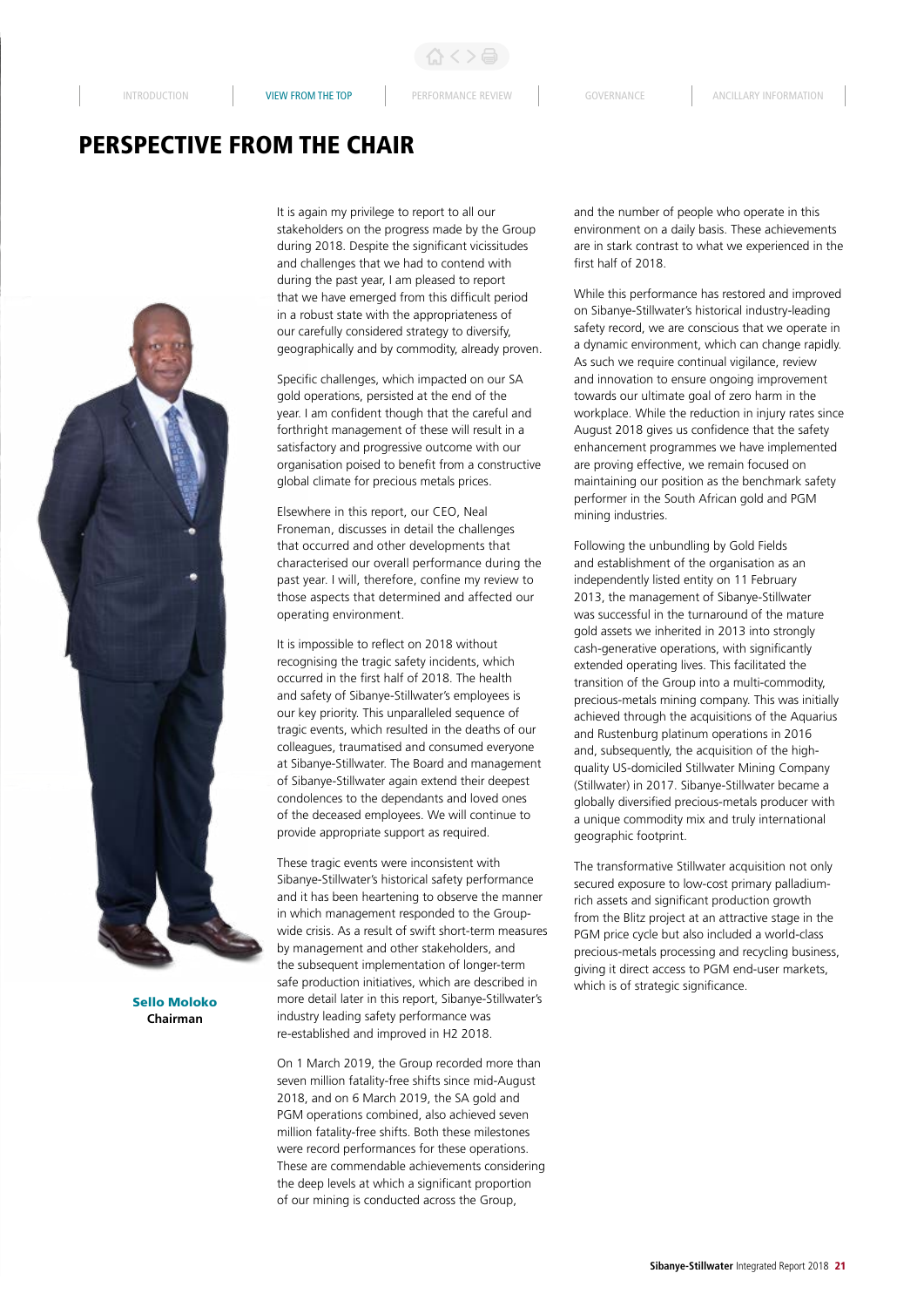公く>台

## **PERSPECTIVE FROM THE CHAIR CONTINUED**

## SIBANYE-STILLWATER'S GROWTH TRAJECTORY

**Gold operations turned around**

**provided access** 

**Rustenburg and Aquarius acquisitions establish Sibanye-Stillwater as a leading PGM producer**

**Acquisition of Stillwater – creates a globally competitive precious metals major**

**Future mine-to-market PGM business in South Africa** 

Our continued belief and commitment to our long-term future in South Africa was underscored by the announcement, in December 2017, of our intention to acquire Lonmin. The integration of Lonmin into our existing SA PGM business, is expected to unlock additional value for stakeholders, including through the realisation of attractive synergies, and overhead and processing synergies with Lonmin's PGM processing smelting and refining operations. This would complement and strengthen our existing SA PGM mineto-market strategy, which was also recently achieved through the transition of the processing arrangement for our Rustenburg operations' PGM concentrate with Anglo American platinum, from a Purchase of Concentrate (PoC) arrangement to a toll processing arrangement from 1 January 2019. These are key components in delivering the fifth element of our planned growth trajectory illustrated above.

While the operating environment in South Africa remains challenging, with the uncertain outlook for the unstable state utility Eskom posing the greatest risk to industry sustainability, the transition in leadership of the ANC, and subsequently the South African government, in late 2017 and early 2018 respectively, has ushered in a renewed sense of optimism in the outlook for the South African economy and the industry.

Indeed, the initial signs following this transition have been generally positive. The government has a renewed commitment to economic growth with President Ramaphosa actively pursuing a target of US\$100 billion in new investment. There also seems to be a greater commitment to addressing regulatory shortcomings and tackling underdelivery of services and mismanagement at stateowned enterprises.

Unfolding revelations of deep-rooted and widespread corruption have threatened to cloud these positive signs as political manoeuvring by radical and vocal elements within the ANC and the opposition parties, feeds ongoing uncertainty. However, the commitment expressed by the government to root out corruption, and the transparent manner in which the various commissions of enquiry have been allowed to progress, is extremely positive. It may be too early to firmly say that South Africa is back on the path of progress it embarked upon in 1994 but, for the first time in a decade, the outlook for South Africa seems more positive.

For the South African mining industry, specifically the appointment of Gwede Mantashe, a mining veteran who understands the complexities of the industry, as Minister of Mineral Resources in early 2018, has improved relations between the industry and the regulators across the board. Among the first initiatives undertaken by Minister Mantashe was the redrafting of the punitive Mining Charter gazetted by the previous Minister in mid-2016, which had largely undermined the confidence needed to encourage new investment and reinvestment in the country's mines. The more inclusive and consultative approach has delivered a revision of the Mining Charter, which, while not perfect, is much-improved.

The general improvement in relations between the South African mining industry and its regulatory authorities is welcome. The continuation of this more co-operative and collaborative policy and regulatory environment suggests a more constructive outlook for future investment and growth in the local mining industry.

Sadly, though relations with organised labour and communities remain strained. The triple developmental challenges of unemployment, inequality and poverty in South Africa, which have been compounded by a slowdown in growth and poor service delivery, pose a significant threat to social stability in South Africa, and directly threaten the sustainability of the mining industry. The mining industry's ability to continue to shoulder an ever-increasing responsibility to deliver services and infrastructure to communities is limited and uncompetitive, and needs to be addressed with some urgency.

"The commitment expressed by ANC leadership to root out corruption, and the transparent manner in which the various commissions of enquiry have been allowed to progress, is extremely positive"